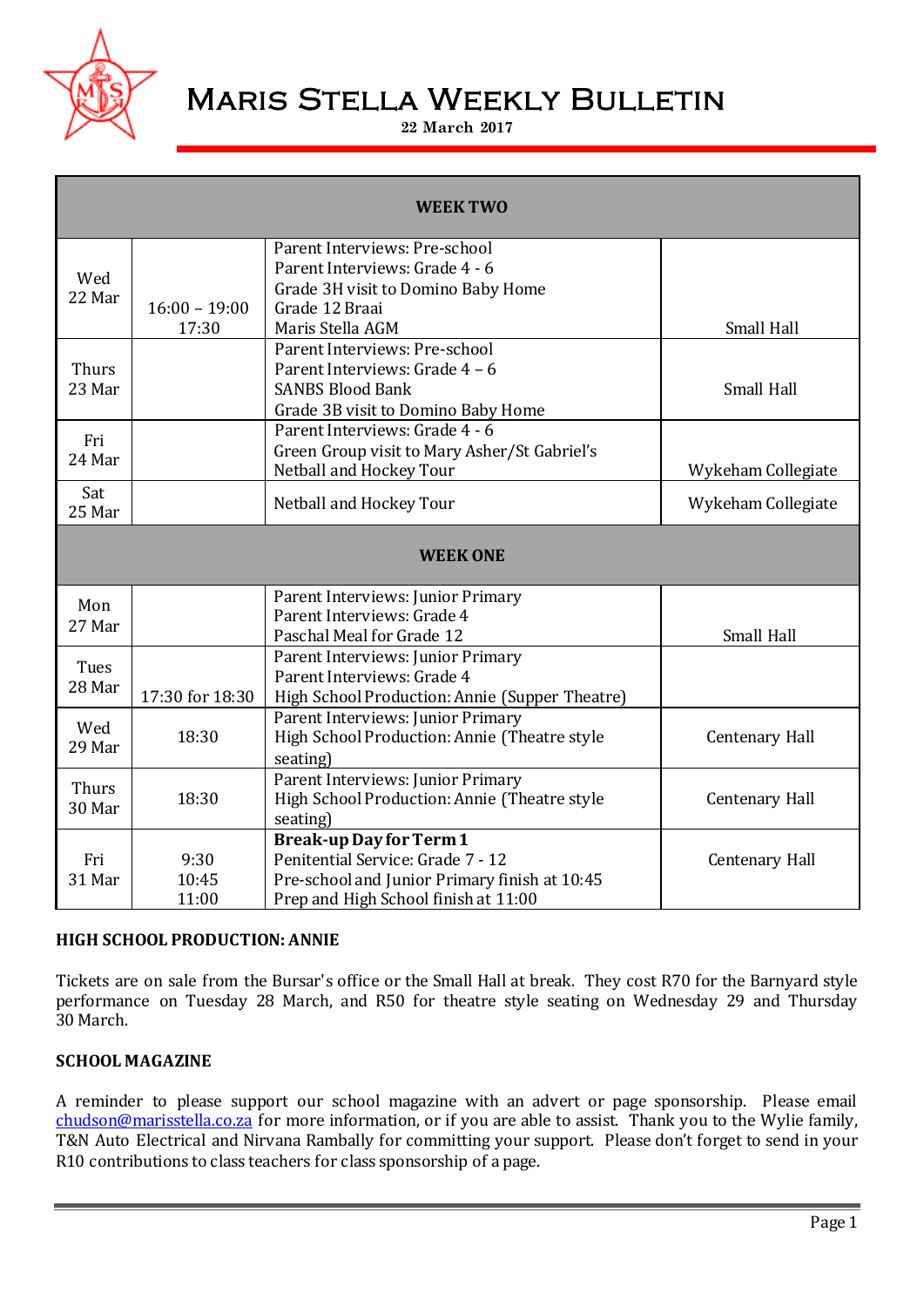# **TUCKSHOP CLOSURE**

Please note that the Tuckshop will be closed from Wednesday 22 March until the end of term.

#### **SWIMMING**

Much fun was had by both the Prep and JP girls at their galas last week! Well done to all girls for giving of your best, whether it was in the pool, cheering for your house, or helping to serve refreshments to our guests. The results were as follows:

# **Prep Gala**

1st Patrician with 89 points 2nd Ambrose with 69 points 3rd Marian with 62 points

Well done to Marian for winning the Spirit Trophy!

Many records were also broken. Congratulations to these teams on your excellent performances!

U12 Freestyle relay (4x50yards): 2.06.07 Patrician U12 Medley relay (4x50yards): 2.29.27 Patrician U12 Backstroke relay (4x50yards): 2.22.62 Patrician U12 Breaststroke relay (4x50yards): 2.45.59 Ambrose Junior Open Freestyle relay (4x50yards): 2.01.45 Patrician Junior Open Butterfly relay (4x50yards): 2.24.24 Patrician Freestyle Ladder relay (4x50 yards) 2.06.57 Patrician

# **JP Gala**

1st Patrician with 55 points 2nd Ambrose with 48 points 3rd Marian with 47 Points

Congratulations to Marian for winning the Spirit Trophy!

We are so proud of **Cara Message** (Grade 7), for achieving such excellent results in the South African Junior National Swimming Championships, held over the weekend. **Cara** came 7th overall in the 50m Backstroke with a time of 31,59 seconds, and 10th in the 200m Backstroke with a time of 2,41,60 seconds, both personal bests. **Cara** has been selected for the SA Schools Team and will be travelling to Polokwane over the holidays to compete. Good luck **Cara**!

#### **LIFESAVING**

Congratulations to the following girls who have been selected for the KZN Stillwater Lifesaving Team, and will be competing at the 2017 LSA Still Water Nationals in Durban from 27 to 30 April.

**Teegan Hardwick** (Grade 12) **Keli Reynolds** (Grade 11) **Adrienne Dickason** (Grade 10) **Isabella Halstead** (Grade 7) **Makayla Paton** (Grade 7)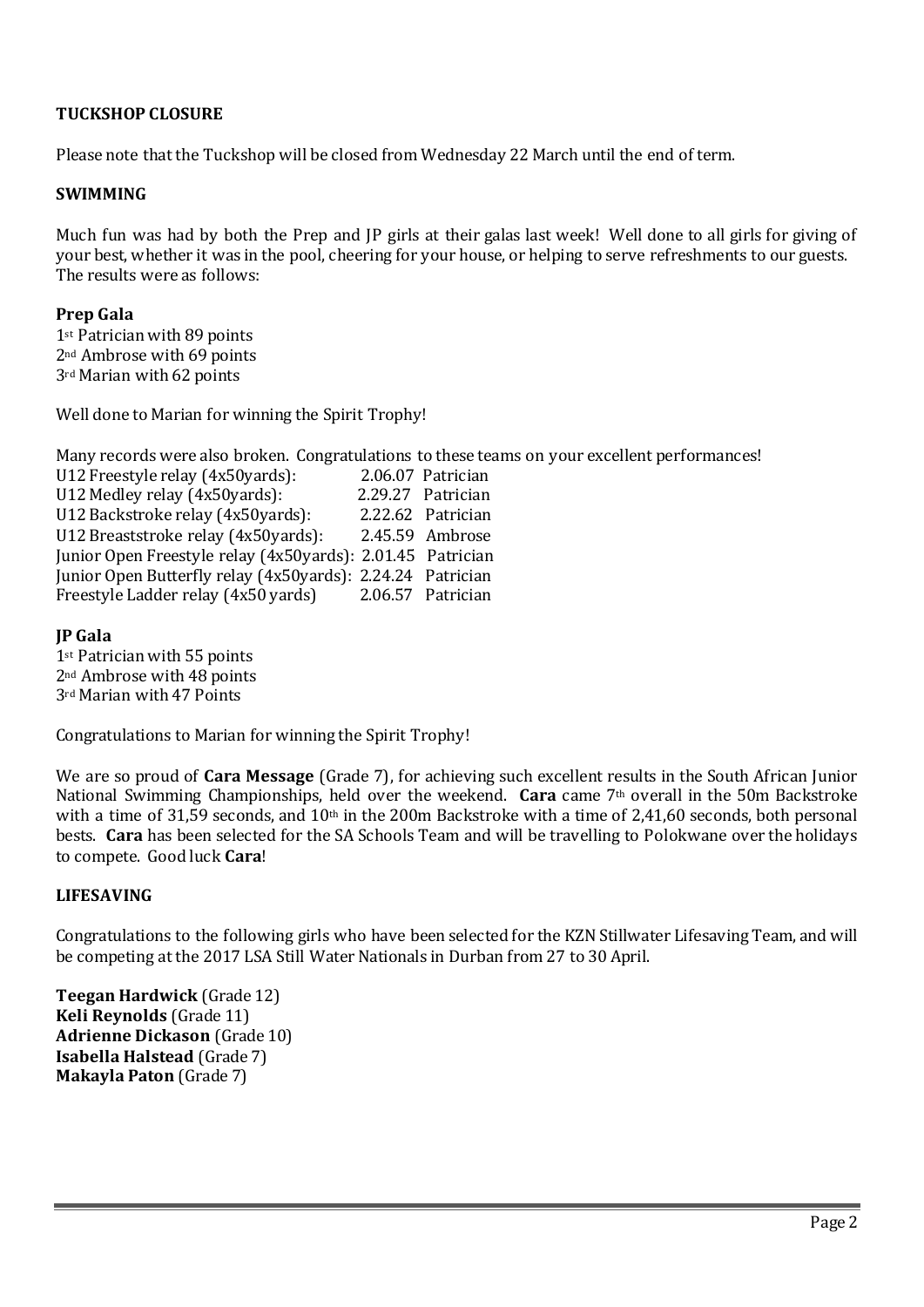# **DIVING**

We are so proud of the following girls, who participated in the KZN Schools Diving Trials on 4 March, and performed so beautifully!

st U10 **Addison Miskey** nd U10 **Mackenzie Van Niekerk** st U12 **Aimee Dunn** nd U12 **Amy Thackwray** rd U12 **Megan Grout** th U12 **Olivia Elliot** th U12 **Roha Pillay** th U12 **Robyn Aaron** th U15 **Joanne Gersbach**

Congratulations to the following girls who were selected to represent KZN at the SA Schools National Diving Competition! U12: **Aimee Dunn, Amy Thackwray** and **Megan Grout** U10: **Addison Miskey** and **Mackenzie Van Niekerk**

#### **HOCKEY**

Congratulations to the following girls for their selection to the Durban Central Hockey teams.

Durban Central U18A **Kristina Mercer**

Durban Central U18B **Tegan Sinclair Kayla Colby Kate Rode Talia Nazar Savannah Papenfus**

Durban Central U16A **Megan Lombard Bayanda Gumede Lila Heath Melissa Mpako**

Durban Central U16B **Kelsey Wassink Lauren Proctor**

Durban Central U14A **Ella Wium Sarah Proctor Shae Kavanagh Holly Chelin Zinhle Sithole**

Durban Central U14B **Khwezi Buthelezi Lesedi Matemane Limakatso Ramokoena**